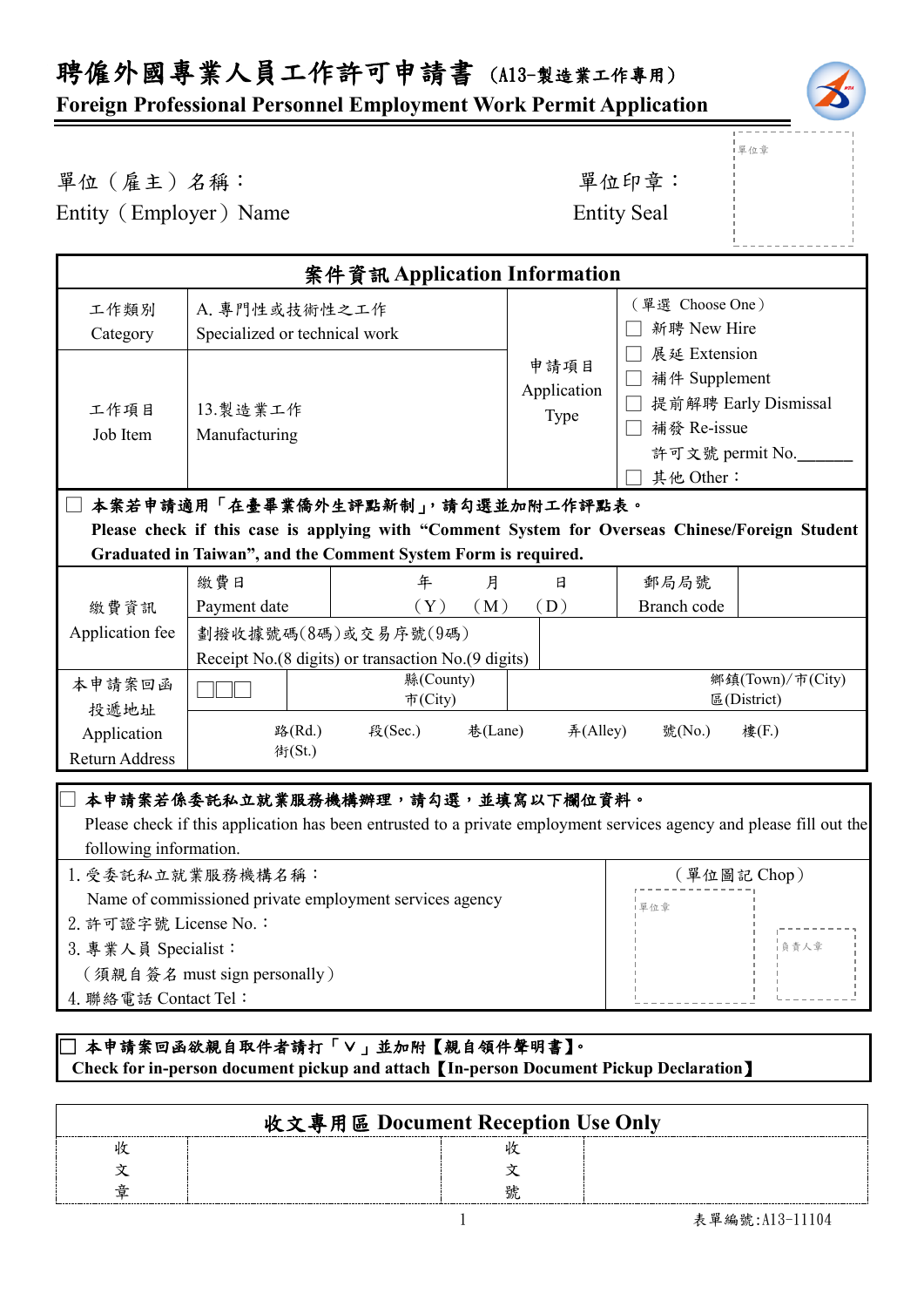**Foreign Professional Personnel Employment Work Permit Application**

| 雇主資訊 Employer Information                                                                                                                           |                                                             |            |                              |      |  |  |
|-----------------------------------------------------------------------------------------------------------------------------------------------------|-------------------------------------------------------------|------------|------------------------------|------|--|--|
| 單位名稱                                                                                                                                                |                                                             |            |                              |      |  |  |
| <b>Entity Name</b>                                                                                                                                  |                                                             |            |                              |      |  |  |
| 單位統一編號                                                                                                                                              |                                                             |            |                              |      |  |  |
| Entity Tax ID No.                                                                                                                                   |                                                             |            | 單位章及負責人章 Seals of Entity and |      |  |  |
| 負責人                                                                                                                                                 |                                                             | Owner      | -<br> 單位章                    |      |  |  |
| Owner                                                                                                                                               |                                                             |            |                              |      |  |  |
| 行業類別代碼                                                                                                                                              |                                                             |            |                              | 負責人章 |  |  |
| <b>Industry Category Code</b>                                                                                                                       |                                                             |            |                              |      |  |  |
| 勞保證號                                                                                                                                                |                                                             |            |                              |      |  |  |
| Labor Insurance Certificate Number                                                                                                                  |                                                             |            |                              |      |  |  |
|                                                                                                                                                     | 雇主資格 Employer Qualification                                 |            |                              |      |  |  |
| 本國公司、外國公司在臺分公司或大陸地區公司在臺分公司。                                                                                                                         |                                                             |            |                              |      |  |  |
| Domestic company, foreign branch company established in the Republic of China or Mainland China branch                                              |                                                             |            |                              |      |  |  |
| company established in the Republic of China.                                                                                                       |                                                             |            |                              |      |  |  |
| 外國公司代表人辦事處或大陸地區公司在臺辦事處。                                                                                                                             |                                                             |            |                              |      |  |  |
| Representative office of a foreign company or a Mainland China company, approved by the authority concerned                                         |                                                             |            |                              |      |  |  |
| at the central government level.                                                                                                                    |                                                             |            |                              |      |  |  |
| 經中央目的事業主管機關核准設立之研發中心、企業營運總部。                                                                                                                        |                                                             |            |                              |      |  |  |
| Research and development center, or a corporate operation headquarter, and its establishment has been approved                                      |                                                             |            |                              |      |  |  |
| by the authority concerned at the central government level.                                                                                         |                                                             |            |                              |      |  |  |
| 財團法人、社團法人、政府機關(構)或依法設置之行政法人。                                                                                                                        |                                                             |            |                              |      |  |  |
| Juridical person, Juridical association, Government agencies (institutions) or the administrative juridical person<br>established pursuant to laws. |                                                             |            |                              |      |  |  |
| 國際非政府組織︰經中央目的事業主管機關許可設立之在臺辦事處、秘書處、總會或分會。                                                                                                            |                                                             |            |                              |      |  |  |
| A representative office, secretariat, headquarter, or branch in Taiwan of a non-government organization, and its                                    |                                                             |            |                              |      |  |  |
| establishment was or is approved by the authority concerned at the central government level.                                                        |                                                             |            |                              |      |  |  |
| 「具創新能力之新創事業認定原則」之事業單位。                                                                                                                              |                                                             |            |                              |      |  |  |
|                                                                                                                                                     | The startup businesses recognized as capable of innovation. |            |                              |      |  |  |
|                                                                                                                                                     | 「推動五加二產業創新計畫」之事業單位。                                         |            |                              |      |  |  |
| The qualified businesses of The 5+2 Industrial Transformation Plan.                                                                                 |                                                             |            |                              |      |  |  |
| 對國內經濟發展有實質貢獻,或因情況特殊,請勞動部會商中央目的事業主管機關專案認定。                                                                                                           |                                                             |            |                              |      |  |  |
| Has made substantial contribution to the domestic economic development, or special circumstance and should be                                       |                                                             |            |                              |      |  |  |
| treated as a special case (MOL will consult with the authority concerned at the central government level).                                          |                                                             |            |                              |      |  |  |
|                                                                                                                                                     | 姓名                                                          | 電話         | 傳真                           |      |  |  |
|                                                                                                                                                     | Name                                                        | <b>Tel</b> | Fax                          |      |  |  |
| 連絡人                                                                                                                                                 | 姓名                                                          | 電話         | 傳真                           |      |  |  |
| Contact                                                                                                                                             | Name                                                        | Tel        | Fax                          |      |  |  |
|                                                                                                                                                     | Email:                                                      |            |                              |      |  |  |
| 本案聘僱之具體理由並說明聘僱外國人之正面效益(展延案免填):                                                                                                                      |                                                             |            |                              |      |  |  |
| Specific reasons for this hiring case and explanation of the positive benefits of hiring foreigner (not necessary for                               |                                                             |            |                              |      |  |  |
| hiring extension):                                                                                                                                  |                                                             |            |                              |      |  |  |
|                                                                                                                                                     |                                                             |            |                              |      |  |  |
|                                                                                                                                                     |                                                             |            |                              |      |  |  |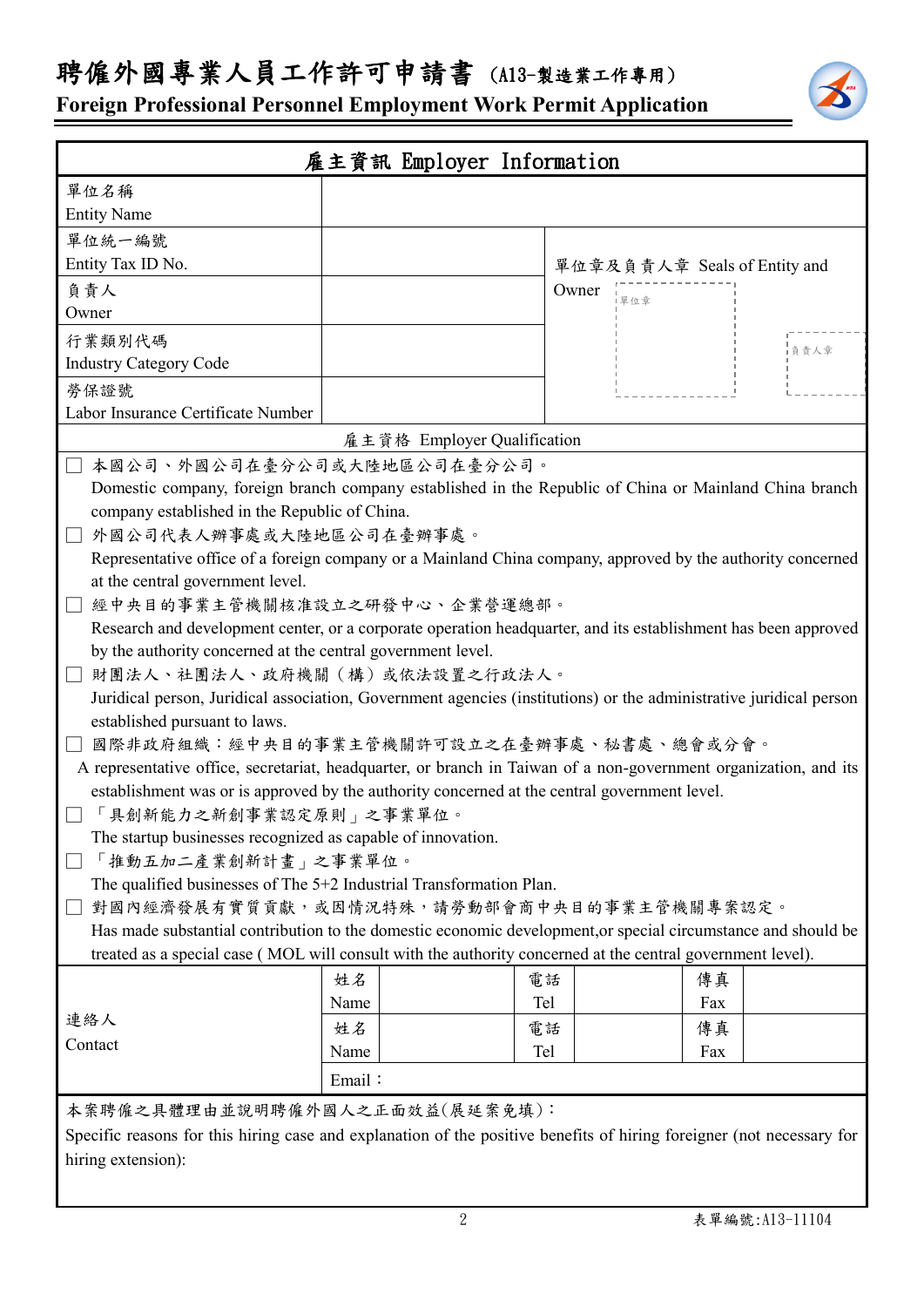**Employed Foreign Worker Name List**

單位(雇主)名稱: 第四章: 李位印章: 第一 Entity (Employer) Name Entity Seal

| <b>No.1</b>       |            |                             |            |                             |                 |                         |
|-------------------|------------|-----------------------------|------------|-----------------------------|-----------------|-------------------------|
|                   | Surname    | 性別                          |            |                             | 國籍(或地區)         |                         |
| 英文姓名              | Given name | Gender                      |            | Nationality (or region)     |                 |                         |
| English Name      |            | 出生日期 Birthday               |            | 西元 (A.D.)                   | f(X)            | $\boxplus$ (D)<br>月 (M) |
| 中文姓名              |            | 最高學歷                        |            | 博士 Ph.D                     | 碩士 MA           |                         |
| Chinese Name      |            |                             |            |                             |                 |                         |
| 護照號碼              |            | Highest Level of            |            | 學士BA<br>專科 Vocational       |                 |                         |
| Passport No.      |            | Education                   |            | 高中(含)以下 High School or less |                 |                         |
| 行動電話號碼            |            | 電子郵件信箱                      |            |                             |                 |                         |
| Mobile number     |            | E-mail                      |            |                             |                 |                         |
| 申請聘僱期間            | 起 From     | 迄To                         |            |                             |                 |                         |
| Employment Period | 年 (Y)      | (M)<br>月<br>日               | $(D) \sim$ | 年 $(Y)$<br>月                | (D)<br>(M)<br>日 |                         |
|                   |            | 職業類別代碼                      |            |                             | 每月薪資            | 新臺幣 NT\$                |
| 職稱<br>Job Title   |            | Occupation Category<br>Code |            |                             |                 |                         |
|                   |            |                             |            | Monthly Salary              |                 |                         |
| 工作內容              |            | 工作地址                        |            |                             |                 |                         |
| Job Description   |            | <b>Working Address</b>      |            |                             |                 |                         |
| 備註 Note           |            |                             |            |                             |                 |                         |

| No.2                     |            |                                    |                  |                                                      |                         |                |
|--------------------------|------------|------------------------------------|------------------|------------------------------------------------------|-------------------------|----------------|
|                          | Surname    | 性別                                 |                  |                                                      | 國籍(或地區)                 |                |
| 英文姓名                     | Given name | Gender                             |                  |                                                      | Nationality (or region) |                |
| English Name             |            | 出生日期 Birthday                      |                  | 西元 (A.D.)                                            | $\text{4}(Y)$ 月 (M)     | $\boxplus$ (D) |
| 中文姓名                     |            |                                    |                  | 博士 Ph.D                                              | 碩士 MA                   |                |
| Chinese Name             |            | 最高學歷                               |                  | 學士BA<br>專科 Vocational<br>高中(含)以下 High School or less |                         |                |
| 護照號碼                     |            | Highest Level of<br>Education      |                  |                                                      |                         |                |
| Passport No.             |            |                                    |                  |                                                      |                         |                |
| 行動電話號碼                   |            | 電子郵件信箱                             |                  |                                                      |                         |                |
| Mobile number            |            | E-mail                             |                  |                                                      |                         |                |
| 申請聘僱期間                   | 起 From     | 迄To                                |                  |                                                      |                         |                |
| <b>Employment Period</b> | # (Y)      | 月 (M)                              | $\boxplus$ (D) ~ | # (Y)                                                | 月 (M)<br>$\boxplus$ (D) |                |
| 職稱<br>Job Title          |            | 職業類別代碼                             |                  |                                                      |                         | 新臺幣NT\$        |
|                          |            | <b>Occupation Category</b><br>Code |                  | 每月薪資<br><b>Monthly Salary</b>                        |                         |                |
|                          |            |                                    |                  |                                                      |                         |                |
| 工作內容                     |            | 工作地址                               |                  |                                                      |                         |                |
| Job Description          |            | <b>Working Address</b>             |                  |                                                      |                         |                |
| 備註 Note                  |            |                                    |                  |                                                      |                         |                |



|<br>|單位章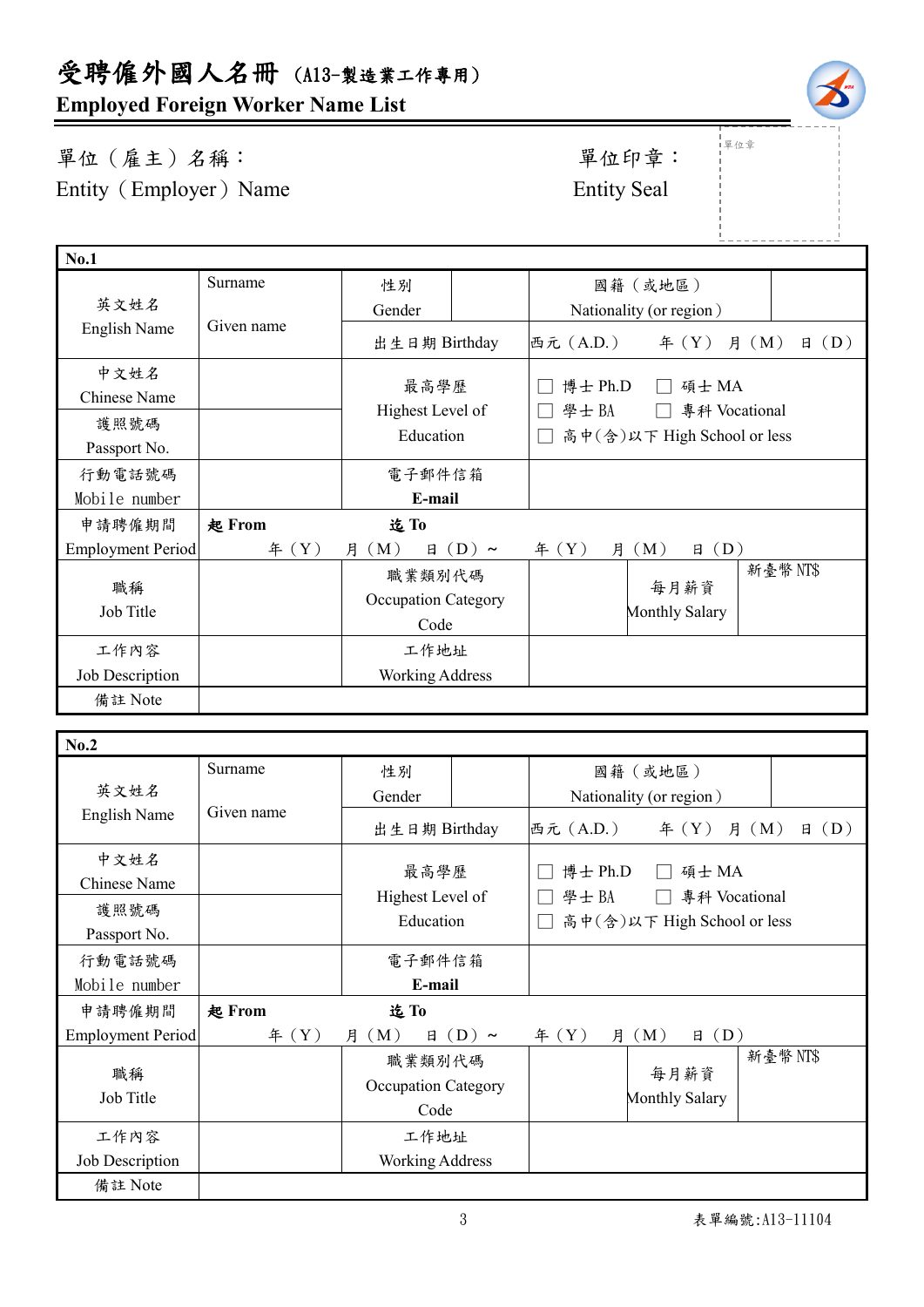# 填表及書面送件須知 (A13-製造業工作專用)

## **Guidance Notes**



|                                            | 申請書 Application Form                                                                                                                                                                                                                                                                                                                                                                                                                                                                                                       |  |  |  |
|--------------------------------------------|----------------------------------------------------------------------------------------------------------------------------------------------------------------------------------------------------------------------------------------------------------------------------------------------------------------------------------------------------------------------------------------------------------------------------------------------------------------------------------------------------------------------------|--|--|--|
| 欄位 Field                                   | 填寫方式及說明 Guidance                                                                                                                                                                                                                                                                                                                                                                                                                                                                                                           |  |  |  |
| 單位(雇主)名稱                                   | 請填寫單位中文全名。                                                                                                                                                                                                                                                                                                                                                                                                                                                                                                                 |  |  |  |
| <b>Entity Name</b>                         | Please enter full entity name in Chinese.                                                                                                                                                                                                                                                                                                                                                                                                                                                                                  |  |  |  |
| 申請項目                                       | 若係申請資料異動,請勾選「其他」,並填寫異動事由。                                                                                                                                                                                                                                                                                                                                                                                                                                                                                                  |  |  |  |
| <b>Application Type</b>                    | If you apply for changing information, please tick "other" and include the reason.                                                                                                                                                                                                                                                                                                                                                                                                                                         |  |  |  |
| 繳費資訊                                       | 郵局收據編號 (8碼)<br>存款金額<br>104/06/11 12:01:22<br>0002660<br>Receipt No.(8 digits)<br>003110 1A6 359779<br>他人不扣手續靈<br>繳費日期 Payment date<br>郵局局號 Branch code<br>電腦記錄                                                                                                                                                                                                                                                                                                                                                             |  |  |  |
| Application fee                            | 郵局局號 Branch code<br>交易序號 transaction No.<br>E-8103097<br>經辦局章戳<br>郵政劃撥儲金存款收據<br>門郵局(901支)<br>繳費日期 Payment<br>$000100 - 6$<br>局號<br>帳號<br>19058848<br>收<br>款<br>104.07.01<br>⋏<br>勞動部勞動力發展署聘僱許可收費專戶<br>人<br>(請以雇主名義自行填寫)                                                                                                                                                                                                                                                                                                    |  |  |  |
| 負責人                                        | 請填寫單位負責人(代表人)之姓名。                                                                                                                                                                                                                                                                                                                                                                                                                                                                                                          |  |  |  |
| Owner                                      | Please enter the name of the owner.                                                                                                                                                                                                                                                                                                                                                                                                                                                                                        |  |  |  |
| 行業類別代碼                                     | 請至「外國人在臺工作服務網」>「申請表件」>「行職業類別代碼」查詢。                                                                                                                                                                                                                                                                                                                                                                                                                                                                                         |  |  |  |
| Industry                                   | Look it up at the website of EZ Work Taiwan > Application Forms > Code of Standard Industrial                                                                                                                                                                                                                                                                                                                                                                                                                              |  |  |  |
| Category Code                              | & Occupational Classification.                                                                                                                                                                                                                                                                                                                                                                                                                                                                                             |  |  |  |
| 受聘僱外國人名冊 Employed Foreign Worker Name List |                                                                                                                                                                                                                                                                                                                                                                                                                                                                                                                            |  |  |  |
| 欄位 Field                                   | 填寫方式及說明 Guidance                                                                                                                                                                                                                                                                                                                                                                                                                                                                                                           |  |  |  |
| 工作內容<br><b>Job Description</b>             | 請具體描述外國人所擔任職務之工作內容,並應符合「外國人從事就業服務法第四十六<br>條第一項第一款至第六款工作資格及審查標準」第34條規定。<br>Please describe specifically the tasks or duties of the position. It should be in accordance to the<br>article 34 of Qualifications and Criteria Standards for foreigners undertaking the jobs specified<br>under Article 46.1.1 to 46.1.6 of the Employment Service Act.                                                                                                                                                                        |  |  |  |
| 職業類別代碼<br>Occupation<br>Category Code      | 請至「外國人在臺工作服務網」>「申請表件」>「行職業類別代碼」查詢。<br>Look it up at the website of EZ Work Taiwan > Application Forms > Code of Standard<br>Industrial & Occupational Classification.                                                                                                                                                                                                                                                                                                                                                      |  |  |  |
| 每月薪資<br><b>Monthly Salary</b>              | 1. 應與聘僱契約書所載一致,並不得低於本部依「外國人從事就業服務法第四十六條第<br>一項第一款至第六款工作資格及審查標準   第8條規定公告之數額。<br>2. 如係1個月以下之短期工作,請填寫本次聘期薪資給付總額。<br>1. The payment amount should be consistent to the contract, which shall not be less than the<br>amount announced by the Ministry of Labor according to article 8 of Qualifications and<br>Criteria Standards for foreigners undertaking the jobs specified under Article 46.1.1 to 46.1.6<br>of the Employment Service Act.<br>2. Employment less than one month, please enter the total payment amount. |  |  |  |
| 工作地址                                       | 請填寫外國人在臺主要之工作地點。若工作地址與雇主單位設立地址不同,應檢附該地                                                                                                                                                                                                                                                                                                                                                                                                                                                                                     |  |  |  |
| <b>Working Address</b>                     | 址係雇主合法使用之相關證明文件(例如辦公室租賃契約、工廠登記等)。                                                                                                                                                                                                                                                                                                                                                                                                                                                                                          |  |  |  |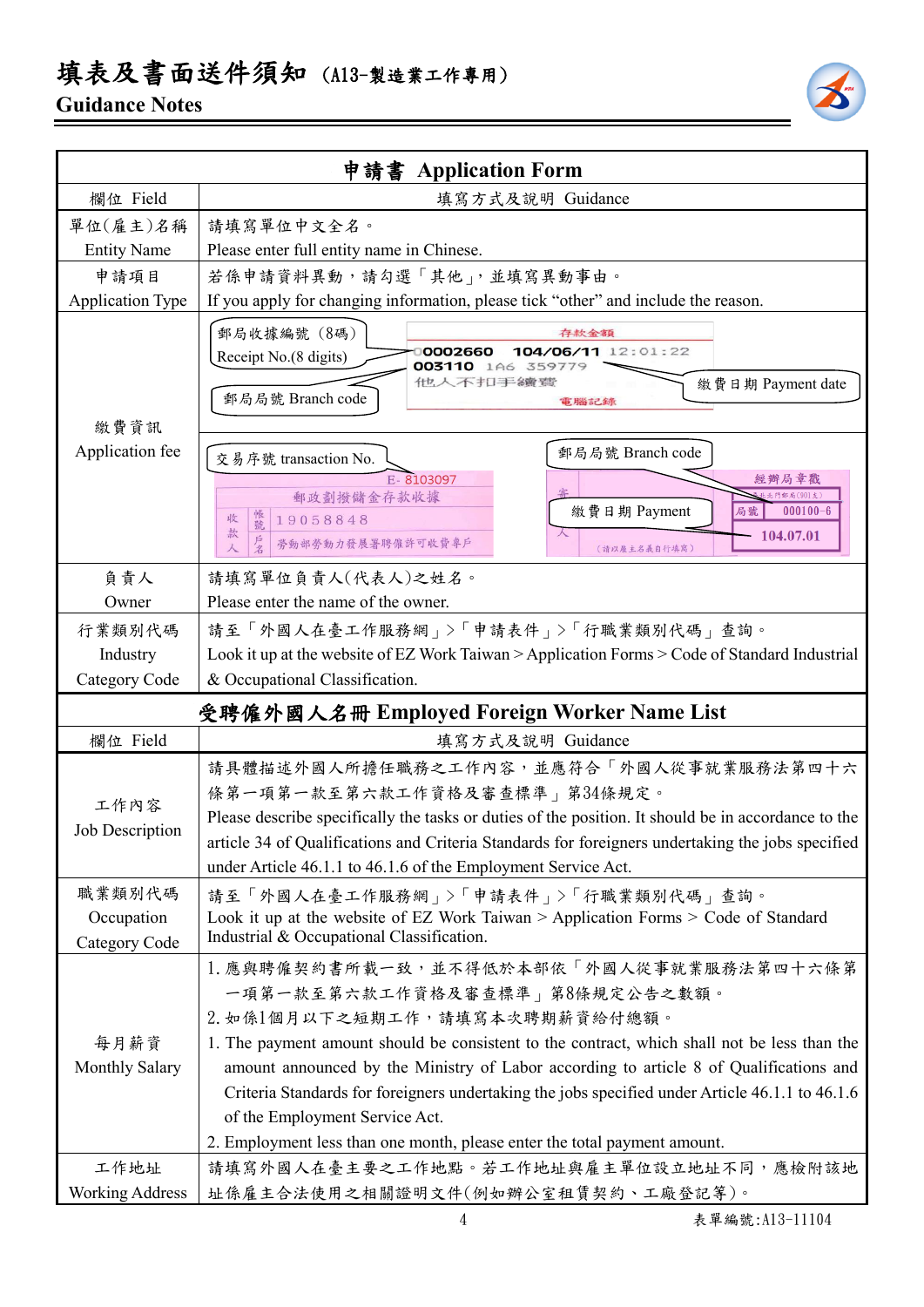|                                                            | Please enter the main working address in Taiwan. If the address is not the registered address of                                                                                                                                                                                                                                                                                                                                                                                                                                                                                                                                                                                                   |  |  |  |  |  |
|------------------------------------------------------------|----------------------------------------------------------------------------------------------------------------------------------------------------------------------------------------------------------------------------------------------------------------------------------------------------------------------------------------------------------------------------------------------------------------------------------------------------------------------------------------------------------------------------------------------------------------------------------------------------------------------------------------------------------------------------------------------------|--|--|--|--|--|
|                                                            | the entity (employer), supporting documents proving legitimate use are required (such as lease                                                                                                                                                                                                                                                                                                                                                                                                                                                                                                                                                                                                     |  |  |  |  |  |
|                                                            |                                                                                                                                                                                                                                                                                                                                                                                                                                                                                                                                                                                                                                                                                                    |  |  |  |  |  |
| contract of the office, factory registration certificate). |                                                                                                                                                                                                                                                                                                                                                                                                                                                                                                                                                                                                                                                                                                    |  |  |  |  |  |
|                                                            | 其他注意事項 Others                                                                                                                                                                                                                                                                                                                                                                                                                                                                                                                                                                                                                                                                                      |  |  |  |  |  |
| 申請方式<br>Methods of<br>application                          | 1. 網路傳輸方式申請:使用「外國專業人員工作許可申辦網」線上申辦方式辦理。<br>2. 書面送件方式申請:<br>(1)由專人送至機關收件櫃台辦理。<br>(2)利用掛號郵寄申請,郵寄地址:100臺北市中正區中華路一段39號10樓,收件人註<br>明:勞動力發展署(申請聘僱外國專業人員)收。<br>(3)相關申請書表可至「外國人在臺工作服務網」>「申請表件」下載,或至機關收件<br>櫃台索取。<br>3. 可親自辦理或委託私立就業服務機構辦理。<br>1. Application via internet: Please use the on-line application function in Work Permit<br>Application Webpage for Foreign Professional, the address: https://ezwp.wda.gov.tw/.<br>2. Application via written correspondences:<br>i. Personally delivered Application to Reception Counter No. 6 for processing.<br>ii Mail application via registered mail.<br>iii. Related application forms can be downloaded from EZ Work Taiwan $\geq$ Application Forms |  |  |  |  |  |
|                                                            | or obtained from the agency Reception Counter.                                                                                                                                                                                                                                                                                                                                                                                                                                                                                                                                                                                                                                                     |  |  |  |  |  |
|                                                            | 3. Application can be completed personally or entrusted to a private employment service agency.                                                                                                                                                                                                                                                                                                                                                                                                                                                                                                                                                                                                    |  |  |  |  |  |
| 申辦作業時間<br>Application<br>processing time                   | 1. 網路傳輸方式申請:若資料齊全, 且雇主及外國人均符合所訂定的資格及條件, 自本<br>部系統收件次日起7個工作日。<br>2. 書面送件方式申請:若資料齊全,且雇主及外國人均符合所訂定的資格及條件,自本<br>部收受案件次日起12個工作日。<br>1. Application submitted online<br>7 working days (counting from the next day when the application has been received),<br>given that all the documents are complete and both the employer and employee have<br>met the criteria.<br>2. Application submitted in person<br>12 working days (counting from the next day when the application has been received),<br>given that all the documents are complete and both the employer and employee have<br>met the criteria                                                                                             |  |  |  |  |  |
| 審查費繳交<br>Examination<br>fee payment                        | (新聘及展延每案新臺幣500元;補發每案新臺幣100元)<br>1. 利用郵政劃撥。劃撥戶名: 勞動部勞動力發展署聘僱許可收費專戶, 劃撥帳號:<br>19058848<br>2. 至機關收件櫃台現場繳交。<br>(New hire and Extension NT \$500 per case; Re-issue NT \$100 per case)<br>1. Via postal remittance, Account name: Work Permit Account of Workforce Development Agency, Account<br>No.: 19058848).<br>2. Payment to the Reception Counter.                                                                                                                                                                                                                                                                                                                                               |  |  |  |  |  |
| 應備文件<br>Documents<br>required                              | 1. 請至「外國人在臺工作服務網」>「一般外國專業人士在臺工作」查詢。<br>2. 書面送件所附相關資料係為影本者,應加註「與正本相符」之文字,並加蓋申請單位<br>及負責人印章。<br>1. Look it up at the website of EZ Work Taiwan > Foreign Professionals to Work in Taiwan.<br>2. If you apply for the use of written submittals, information and certification documents are<br>copies, they should be marked with the words: "same as originals" and stamped with the seal                                                                                                                                                                                                                                                                                                           |  |  |  |  |  |